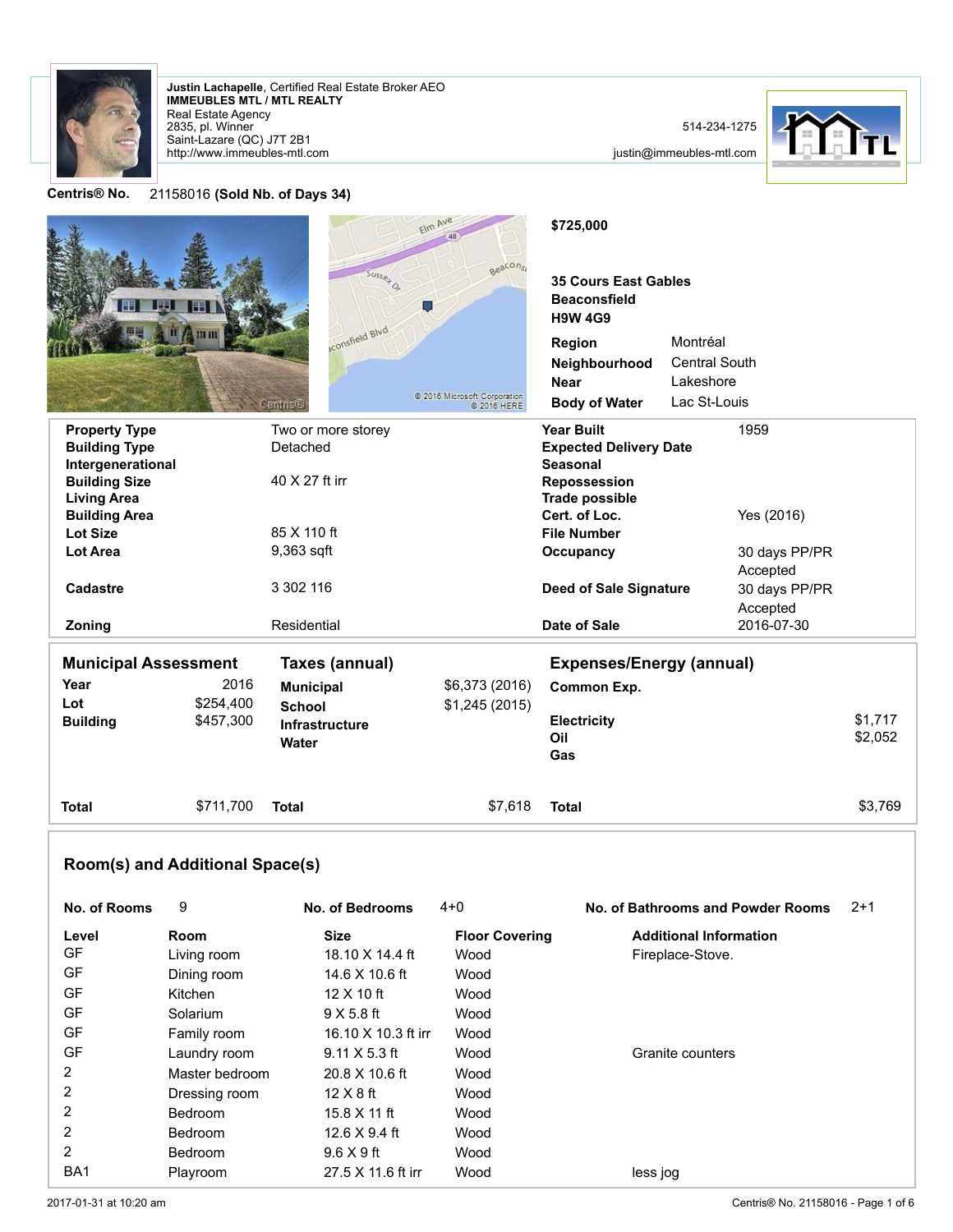| <b>Features</b>                    |                                   |                                              |                          |
|------------------------------------|-----------------------------------|----------------------------------------------|--------------------------|
| <b>Sewage System</b>               | Municipality                      | Rented Equip. (monthly) Propane tank (\$100) |                          |
| <b>Water Supply</b>                | Municipality                      | <b>Renovations</b>                           |                          |
| <b>Foundation</b>                  |                                   | Pool                                         |                          |
| Roofing                            | Asphalt shingles                  | Parking                                      | Driveway (4), Garage (1) |
| Siding                             |                                   | <b>Driveway</b>                              |                          |
| <b>Windows</b>                     |                                   | Garage                                       | Attached, Single width   |
| <b>Window Type</b>                 |                                   | Carport                                      |                          |
| <b>Energy/Heating</b>              | Dual energy, Electricity, Heating | Lot                                          |                          |
|                                    | oil                               |                                              |                          |
| <b>Heating System</b>              | Forced air                        | <b>Topograpy</b>                             |                          |
| <b>Basement</b>                    | 6 feet and more, Finished         | <b>Distinctive Features</b>                  |                          |
|                                    | basement                          |                                              |                          |
| <b>Bathroom</b>                    |                                   | Water (access)                               | Access                   |
| <b>Washer/Dryer (installation)</b> |                                   | <b>View</b>                                  |                          |
| <b>Fireplace-Stove</b>             | Wood fireplace                    | <b>Proximity</b>                             |                          |
| <b>Kitchen Cabinets</b>            |                                   | <b>Building's Distinctive</b>                |                          |
|                                    |                                   | <b>Features</b>                              |                          |
| <b>Equipment/Services</b>          | Central heat pump                 | <b>Energy efficiency</b>                     |                          |
|                                    |                                   |                                              |                          |

### **Inclusions**

Jennair fridge, gas stove. Dishwasher Frigidaire. Washer and dryer. All blinds and curtains.

#### **Exclusions**

Mirror, small cabinet and tie racks in master dressing room. Non functioning generator. Propane tank is rented for \$100/year.

#### **Broker - Remarks**

\*Prestigious location south of the boulevard with lake access! Old world charm intact with new world renovations! Majority of renos done in 2008 include re-shingled roof, heat pump, windows, kitchen and baths plus more! \*Savvy owner appreciated East Gables charm ... all renovations done with attention to detail. Flexible occupancy.

#### **Addendum**

\*Handsome designer kitchen with custom inset doors, Kashmir White granite counters,stainless steel Jennair appliances, propane gas stove, solarium bay eating area.

\*Extra service area in butler's pantry/laundry room with granite counters.

\*Spacious master bedroom features expanded ensuite with large spa pebble shower and dressing room converted from 5th bedroom.

\*Elegant family bath with classic black and white marble mosaics. Heated floors in second floor bathrooms.

\*Main floor family room, created from screened porch,with hardwood floors/insulation/gyproc/windows/dr to patio.

\*Custom powder room with vintage vanity.

\*Porcelain ceramic floor in foyer and wainscoting paneling added through hallways, and staircase.

\*Bright basement playroom re-insulated, redone with pot lights, crown mouldings, hardwood floors & large south facing window.

\*Patio door was added to dining room opens to wood deck.

\*Charming front portico added. Gutters replaced.

\*Rounded archways were squared off.

\*Interlocking driveway, older sprinkler system

\*Electrical box changed to 200 but not connected

\*Heat pump 2010

\*Custom carpeting on stairs 2014.

\*Hot water tank installed 2015

\*Alarm system changed.

\*\*\*Exclusive East Gables club entitles you to private beach, picnic area and boat access, \$225./year\*\*\*

Please note bathtub was not changed in family bath.

Fireplace and chimneys are sold without any warranty with respect to their compliance with applicable regulations and insurance company requirements.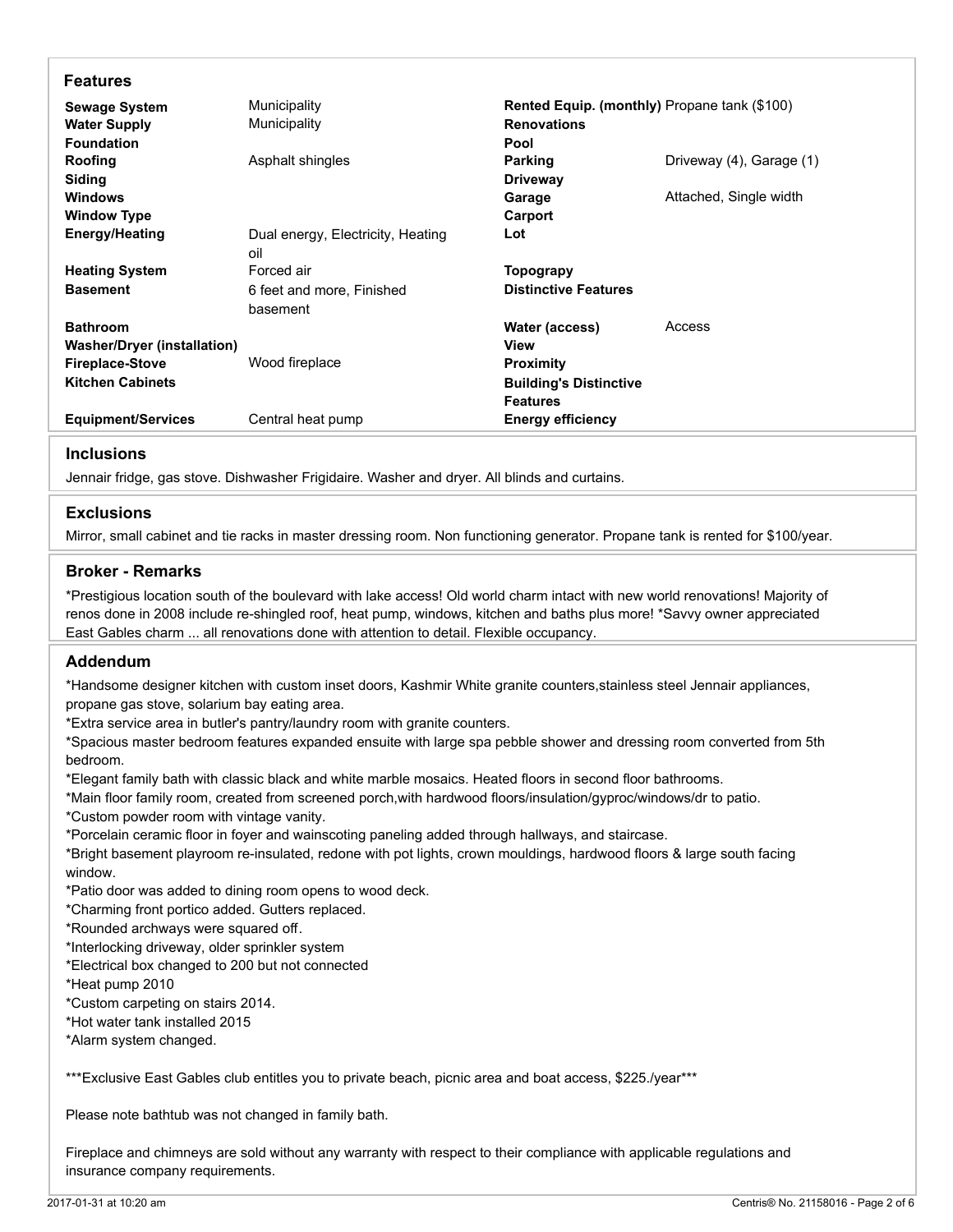# Seller's Declaration Yes SD-34104

## **Source**

ROYAL DE MONTRÉAL 2010 INC., Real Estate Agency

This is not an offer or promise to sell that could bind the seller to the buyer, but an invitation to submit such offers or promises.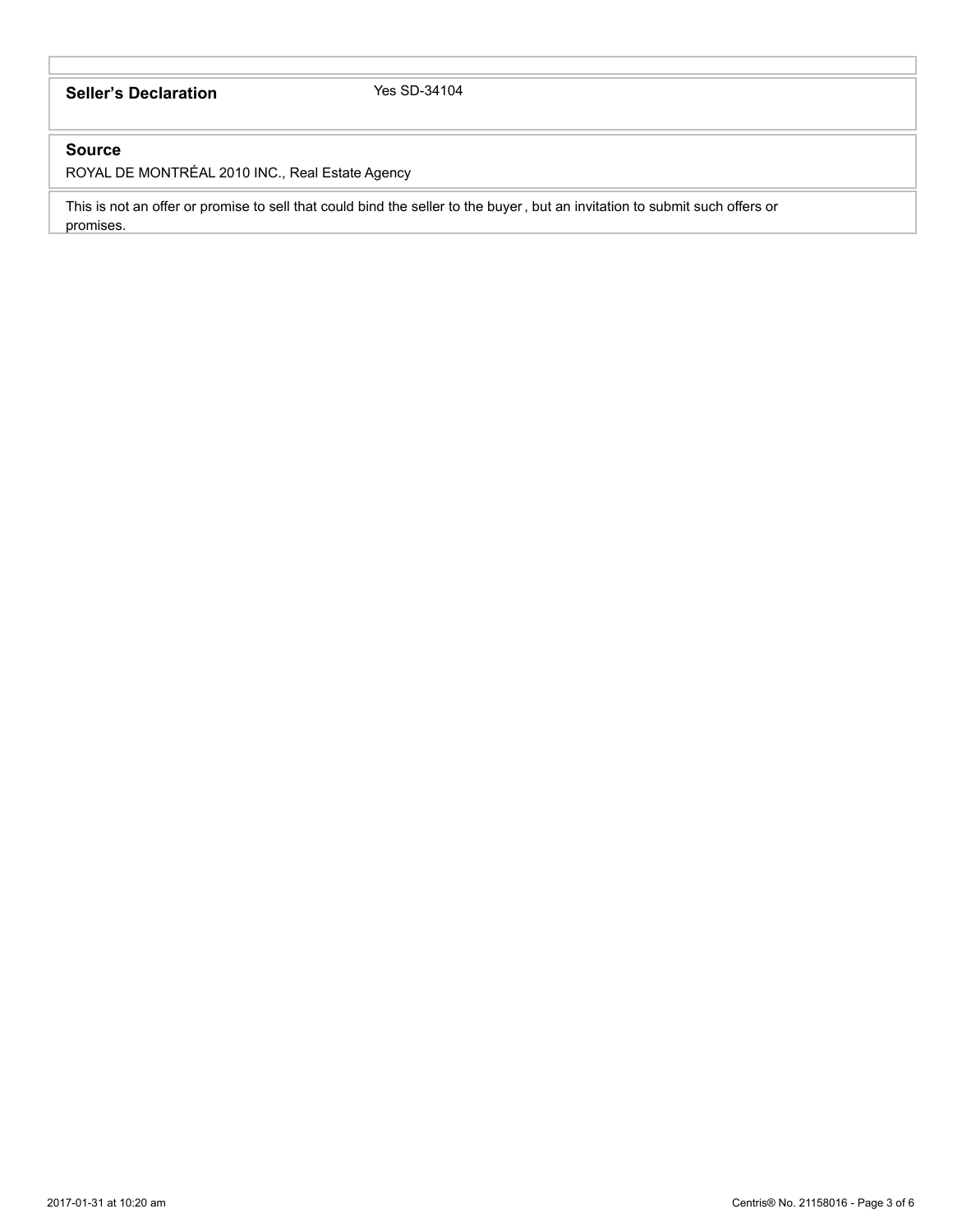

**Exterior Garden**













**Kitchen Kitchen**

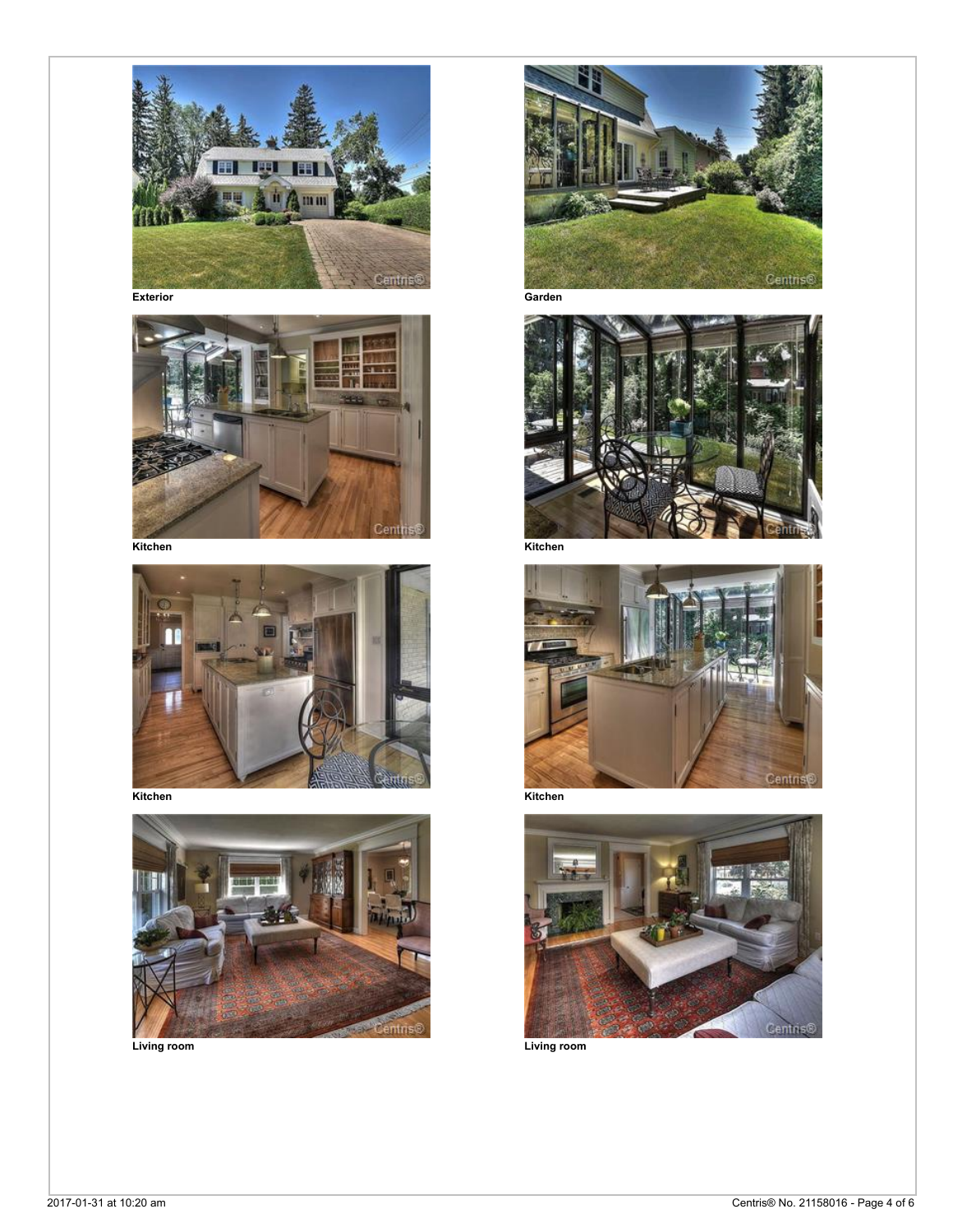